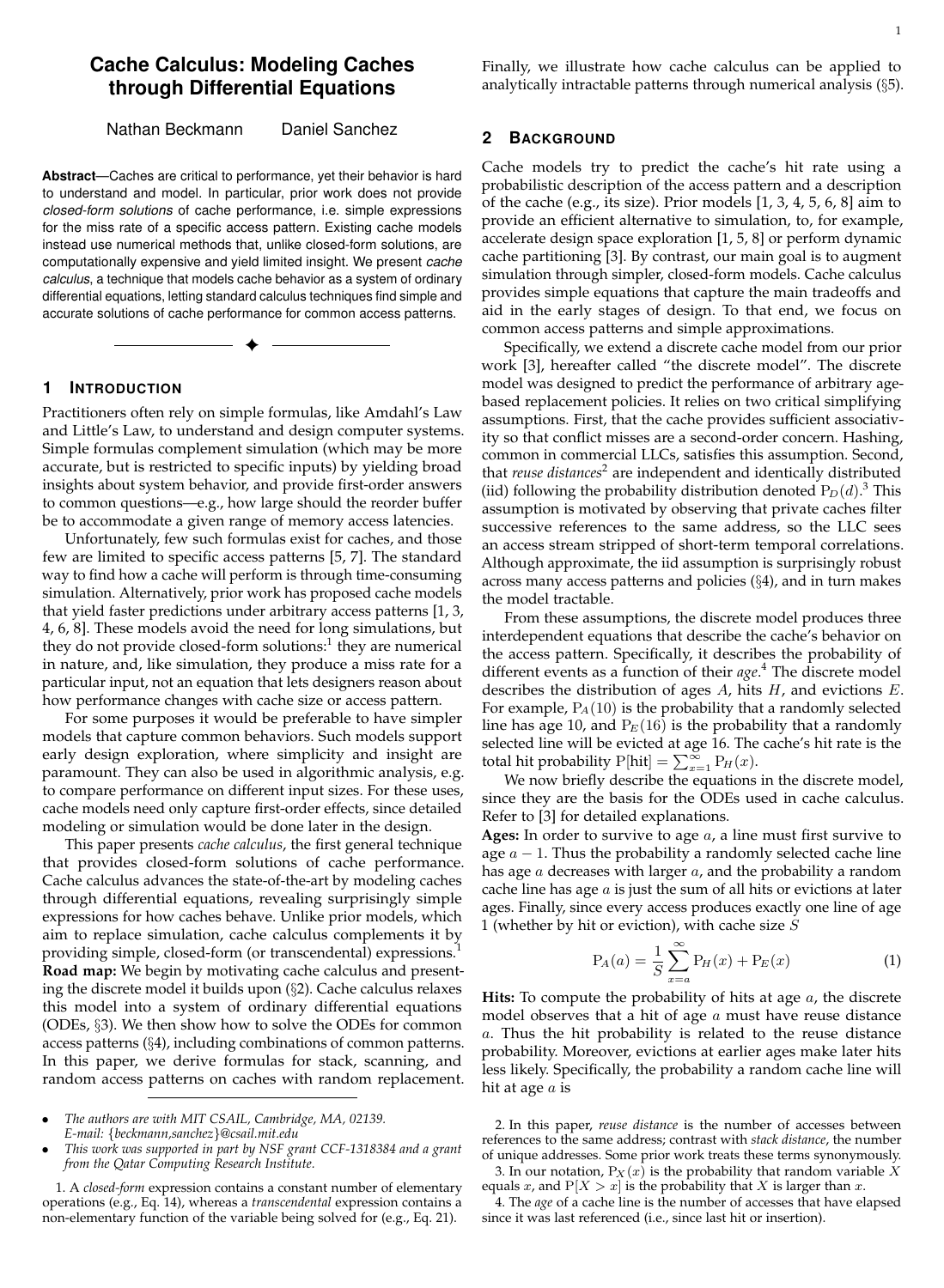<span id="page-1-4"></span>
$$
P_H(a) = P_D(a) \times \left(1 - \sum_{x=1}^{a-1} \frac{P_E(x)}{P[D > x]}\right)
$$
 (2)

The latter factor is the fraction of hits at age  $a$  lost due to evictions at earlier ages.

**Evictions:** Evictions are the most complicated part of the discrete model. Due to space constraints, in this paper we specialize the eviction equation for random replacement.

With random replacement, the probability that eviction occurs at age  $a$  is just the probability that the cache misses and that the (randomly chosen) victim has age a

<span id="page-1-5"></span>
$$
P_E(a) = P[miss] \times P_A(a)
$$
 (3)

The discrete model was thoroughly validated and shown to be accurate: on SPEC CPU2006 benchmarks it yields negligible median error and mean error of under 4%. But despite this accuracy, the discrete model equations do not readily yield insight into the relationship between the cache size  $S$  or access pattern D. Moreover, it requires iteration that is orders of magnitude more expensive than cache calculus's models. These problems afflict all prior, general-purpose models [\[1,](#page-3-2) [4,](#page-3-4) [6,](#page-3-5) [8\]](#page-3-6), and other models [\[5,](#page-3-0) [7\]](#page-3-1) are limited to specific access patterns.

# <span id="page-1-0"></span>**3 CACHE CALCULUS**

Cache calculus transforms the discrete model into a system of ordinary differential equations that admit standard, well-studied calculus techniques. We first introduce variables representing the cumulative probability function (CDF) of each random variable in the discrete model, shown in [Table 1.](#page-1-2)

<span id="page-1-2"></span>TABLE 1 ODE variables and corresponding random variables in discrete model.

| <b>Discrete model</b> $P[D < a]$ $P[A < a]$ $P[H < a]$ $P[E < a]$ |      |      |      |      |
|-------------------------------------------------------------------|------|------|------|------|
| Cache calculus                                                    | D(a) | A(a) | H(a) | E(a) |

Using these variables, we can rewrite the discrete model equations. First, following ODE conventions, we often drop the parameter  $a$ ; i.e.,  $H$  denotes  $H(a)$  unless otherwise specified. Second, observe from the Fundamental Theorem of Calculus that  $H' = P_H(a)$ , or  $f_H(a)$  using continuous probability notation. The same holds for other variables.

**Ages:** The continuous approximation of the age distribution is

<span id="page-1-3"></span>
$$
A' = \frac{1 - (H + E)}{S} \tag{4}
$$

In detail, the transformation is (starting from [Eq. 1\)](#page-0-5)

$$
P_A(a) = \frac{1}{S} \sum_{x=a}^{\infty} P_H(x) + P_E(x)
$$

Relaxing to continuous probability

$$
f_A(a) = \frac{1}{S} \int_a^{\infty} \left[ f_H(x) + f_E(x) \right] dx
$$
  
= 
$$
\frac{1}{S} \left( 1 - \int_0^a \left[ f_H(x) + f_E(x) \right] dx \right)
$$

Substituting  $A' = f_A(a)$  and  $H + E = \int_0^a [f_H(x) + f_E(x)] dx$ yields [Eq. 4.](#page-1-3) The remaining transformations are similar, but due to space constraints we omit their details.

**Hits:** To write the hit distribution as an ODE, it is helpful to introduce a new variable that represents the second factor in [Eq. 2;](#page-1-4) i.e., the fraction of hits lost to earlier evictions

$$
B(a) = \int_0^a \frac{E'(x)}{1 - D(x)} dx \qquad \Rightarrow \qquad B' = \frac{E'}{1 - D} \tag{5}
$$

With  $B$ , the hit distribution is simply

<span id="page-1-10"></span>
$$
H' = D'(1 - B) \tag{6}
$$

**Evictions:** Let  $m = P$ [miss] be the cache's miss rate. Then for random replacement [\(Eq. 3\)](#page-1-5), the eviction distribution is

<span id="page-1-11"></span>
$$
E' = mA'
$$
 (7)

### **3.1 Summary**

The above equations form a non-autonomous system of differential equations in four variables  $(A, B, H, E$ —recall that D is a model input). The system yields the cache's miss rate as  $m = \lim_{a \to \infty} E$ , which always has one solution in [0, 1] as well as the extraneous solution  $m = 0$ . Moreover, the system is linear for random replacement, making it easy to find closed-form solutions. Unfortunately, the system is non-linear for LRU and other policies, but can be solved using numerical analysis (§[5\)](#page-3-7) or a fully associative formulation (omitted for space; see [\[2,](#page-3-8) §D.5]).

## <span id="page-1-1"></span>**4 ANALYTICAL SOLUTION**

We now consider cache performance under three access patterns: the *scan* pattern iterates repeatedly over an array, the *stack* pattern scans back and forth over an array, and the *random* pattern accesses random array elements. These are illustrated over time on an N-element array in the left side of [Fig. 1.](#page-1-6)

<span id="page-1-6"></span>

Fig. 1: Example access patterns. (left) Accesses over time to different array elements. (right) Resulting reuse distance distribution.

The right side of [Fig. 1](#page-1-6) shows the resulting reuse distance distributions. All references in the scanning pattern have the same reuse distance  $N$ ; random accesses have exponentially distributed reuse distances; and the stack pattern has uniform reuse distances from 1 to 2N. Hence the cumulative reuse distance distributions for each are

$$
D_{\text{scan}}(x) = \begin{cases} 0 & \text{If } x < N \\ 1 & \text{Otherwise} \end{cases} \tag{8}
$$

$$
D_{\text{random}}(x) = 1 - \left(\frac{N-1}{N}\right)^x \tag{9}
$$

<span id="page-1-9"></span><span id="page-1-7"></span>
$$
D_{\text{stack}}(x) = \begin{cases} x/2N & \text{If } x < 2N \\ 1 & \text{Otherwise} \end{cases}
$$
 (10)

Note that reuse distances in the scan and random patterns are iid, whereas those in the stack pattern are not. Yet we will see that the model is accurate on each pattern.

One intuitive result from the following analysis is that the cache's miss rate is *scale-invariant*. That is, only the ratio of the array size and cache size matter, not their absolute size. We denote this ratio  $\omega = S/N$ .

#### **4.1 Simple patterns**

To arrive at closed-form solutions for random replacement, we solve the following initial value problem derived from the ODEs:

<span id="page-1-8"></span>
$$
H'' = \frac{D''}{D'}H' - \frac{D'}{1 - D}E' \text{ and } E'' = -\frac{m}{S}(H' + E') \quad (11)
$$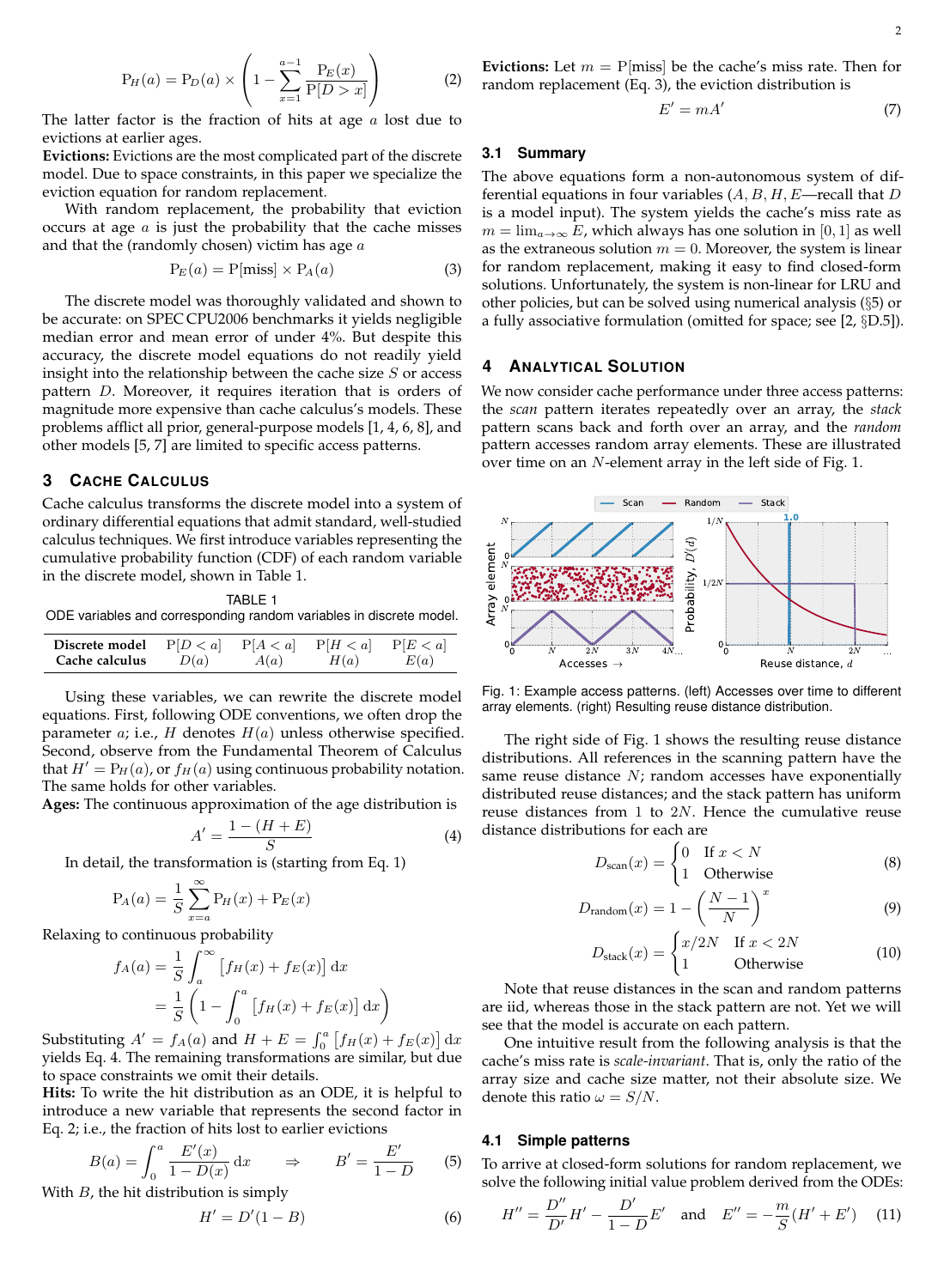<span id="page-2-2"></span>

Fig. 2: Comparison of ODE solution  $(-)$  vs. simulation  $(\bullet)$  on random replacement for several access patterns.

These equations eliminate variables  $A$  and  $B$ , simplifying the analysis. The initial values for all variables are zero, so  $H(0) =$  $E(0) = 0$  and (by substitution)  $H'(0) = D'(0)$  and  $E'(0) = m/S$ . (Age zero simply denotes infinitesimally small ages.) These initial values mean that there are no hits or evictions initially, so short reuse distances hit, and, since small ages are more common, evictions are also more likely.

**Scanning pattern:** To solve for the cache's miss rate on a scanning pattern with random replacement, we first observe that *(i)* all lines hit at age N if not evicted, *(ii)* no hits occur at ages less than N, and *(iii)* all evictions occur at ages less than N. Thus for ages  $0 < a < N$ ,  $H' = 0$  and

$$
E'' = -\frac{m}{S}E' \quad \Rightarrow \quad E = 1 - e^{-ma/S} \tag{12}
$$

The right-hand side follows from initial conditions. We can now compute the miss rate  $m$ . Since no evictions occur beyond age N

<span id="page-2-5"></span>
$$
m = \int_0^N E' \, \mathrm{d}a = E(N) - E(0) = 1 - \mathrm{e}^{-m/\omega} \tag{13}
$$

We solve for *m* via the product logarithm  $W_0(x) = z \Rightarrow ze^z = x$ 

$$
m = 1 + \omega W_0 \left( -e^{-1/\omega}/\omega \right)
$$
 (14)

[Fig. 2](#page-2-2) compares [Eq. 14](#page-2-0) with simulation of microbenchmarks on a small cache using random replacement. (We have confirmed that model results hold for different array sizes N.) Simulation results are given by circles  $(\bullet)$ , model solutions are solid lines (—), and colors show different access patterns. As the figure shows, [Eq. 14](#page-2-0) accurately predicts the scanning miss rate over all cache sizes.

**Random accesses:** The reuse distance distribution for a random access pattern has exponential decay, since every address has 1/N chance of being referenced at each access. Substituting [Eq. 9](#page-1-7) into [Eq. 11](#page-1-8) yields a simpler equation for  $H''$ 

$$
H'' = (H' + E') \ln \frac{N - 1}{N}
$$
 (15)

This equation has a similar form to evictions [\(Eq. 11\)](#page-1-8). To simplify, let  $\ell = \ln(N/(N - 1))$ . Given the initial conditions, these equations yield a solution of the form

$$
H' = \ell e^{-(\ell+m/S)a}
$$
 and  $E' = \frac{m}{S} e^{-(\ell+m/S)a}$  (16)

We can now compute the miss rate

$$
m = \int_0^\infty E' \, \mathrm{d}a = \frac{m/S}{\ell + m/S} \tag{17}
$$

which means either *m* is zero or, if  $S < N$ ,

$$
m = 1 - St \approx 1 - \omega \tag{18}
$$

The final approximation holds for large N, where  $\ell \approx 1/N$ . [Fig. 2](#page-2-2)

shows that the model is, once again, an excellent match with simulation.

**Stack pattern:** Similar to the scanning pattern, the stack pattern only has hits or evictions at ages  $0 < a \leq 2N$ . We simplify the hit distribution using the derivatives of [Eq. 10,](#page-1-9)  $D' = 1/2N$  and  $D''=0$  $\overline{a}$ 

$$
H'' = \frac{E'}{a - 2N} \tag{19}
$$

Evictions do not simplify and are unchanged from [Eq. 11.](#page-1-8)

Given the initial conditions, these equations are solved by

$$
H' = \frac{1}{2N} e^{-ma/S} \text{ and } E' = \left(1 - \frac{a}{2N}\right) \frac{m}{S} e^{-ma/S} \quad (20)
$$

This yields the miss rate

<span id="page-2-1"></span>
$$
m = \int_0^{2N} E' \, \mathrm{d}a = 1 + \frac{\mathrm{e}^{-2m/\omega} - 1}{2m/\omega} \tag{21}
$$

Unlike prior patterns, [Eq. 21](#page-2-1) does not yield an explicit solution for  $m$  (it is a transcendental equation). But it can be used to quickly iterate to a fixed-point on  $\overline{m}$  by repeatedly evaluating the right-hand side of [Eq. 21.](#page-2-1) This iteration is far more efficient than iterating on a full discrete model like [\[1,](#page-3-2) [3,](#page-3-3) [4,](#page-3-4) [6,](#page-3-5) [8\]](#page-3-6).

Although an exact, closed-form solution is not forthcoming for the stack distribution, we can get a closed-form approximation. First, consider that when  $N \gg S$ , the miss rate is high  $m \approx 1$ , the cache is small  $\omega \approx 0$ , and thus  $e^{-2m/\omega} \approx 0$ . Hence

$$
m \approx 1 - \frac{\omega}{2m} \quad \Rightarrow \quad m \approx \frac{1}{2} \left( 1 + \sqrt{1 - 2\omega} \right) \tag{22}
$$

<span id="page-2-4"></span>This approximation works well at high miss rates, and we can extend it across the full range by taking its Taylor series around  $\omega=0$ 

$$
m \approx 1 - \frac{\omega}{2} - \frac{\omega^2}{4} - \frac{\omega^3}{4} - O\left(\omega^4\right)
$$
 (23)

[Fig. 2](#page-2-2) compares this approximation  $(\cdot\cdot\cdot)$ , 100 iterations of [Eq. 21](#page-2-1)  $(-)$ , and simulation  $(\bullet)$ . It shows that the approximation is fairly accurate throughout the range. The small error at low miss rates comes from reuse distances not being iid.

### <span id="page-2-0"></span>**4.2 Hybrid patterns**

Cache calculus is easily extended to model more complicated patterns, for example by combining the patterns just seen. We give one simple example of a program scanning over arrays of different sizes.

**Hybrid scan:** Suppose that a program accesses two data structures, a fraction  $p$  of accesses scanning an array of size  $N_1$ , and a fraction  $1 - p$  scanning an array of size  $N_2$ . This access pattern produces a more complicated reuse distance distribution, shown in [Fig. 3.](#page-2-3) Note that this pattern also does *not* satisfy the iid assumption, yet we will see that the model remains accurate.

Scanning over the first array takes  $N_1/p$  accesses on average, with some variance depending on how often it is accessed, and likewise for the second array. With large reuse distances, we

<span id="page-2-3"></span>

Fig. 3: A more complex pattern that scans over two arrays. The  $N$  array elements are split evenly into two arrays  $N_1$  and  $N_2$ , and  $p = 3/4$ accesses go to the first array.